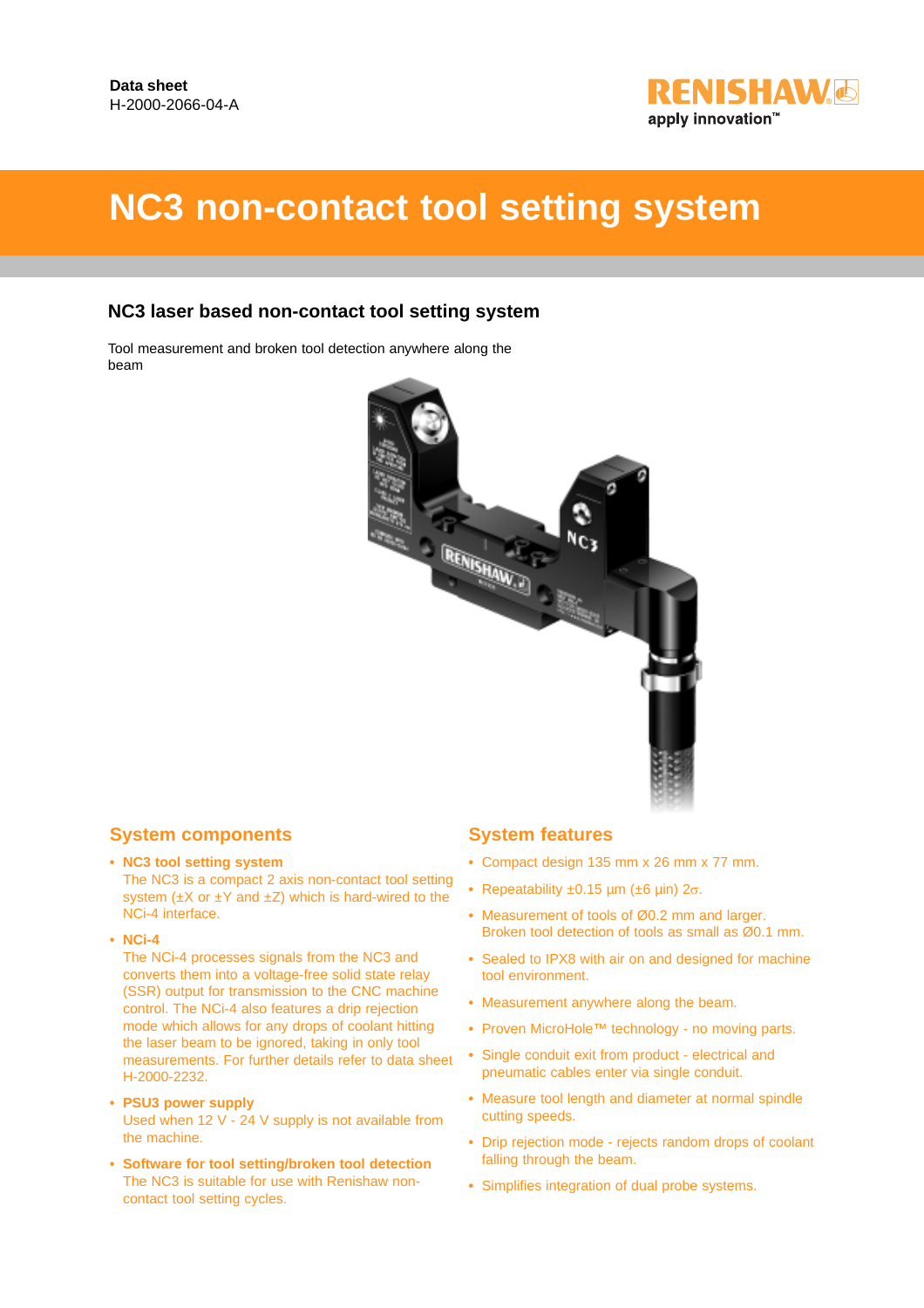#### **Data sheet**

NC3 non-contact tool setting system



```
Mounting dimensions
```


# **Technical data**



Dimensions in mm (in)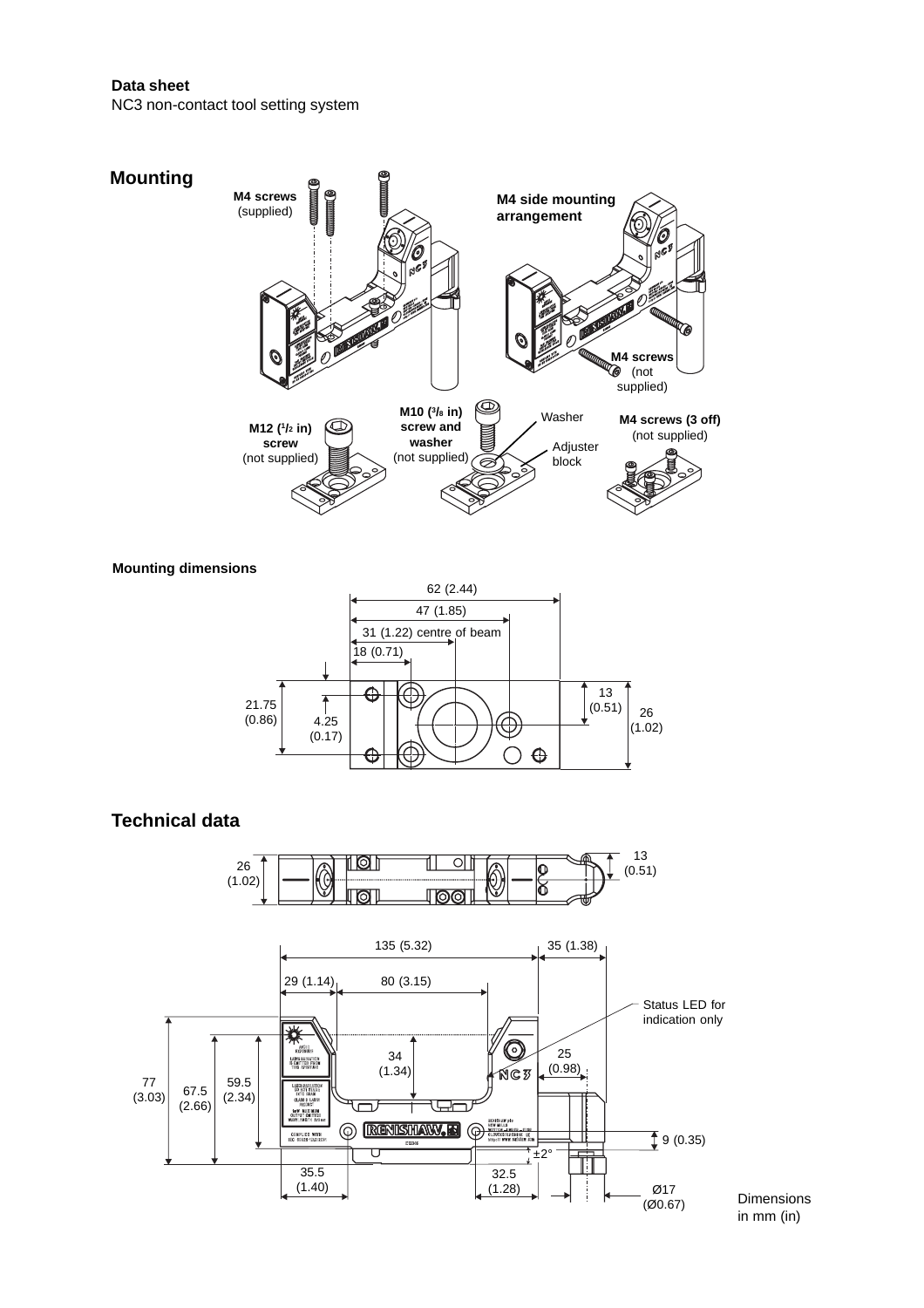

# **Specification**

| Supply protection               | Resettable fuses, by removing power and fault condition                                                                                                                                                                                                              |  |  |
|---------------------------------|----------------------------------------------------------------------------------------------------------------------------------------------------------------------------------------------------------------------------------------------------------------------|--|--|
| Application                     | High precision / high speed non-contact tool setting and tool breakage detection                                                                                                                                                                                     |  |  |
| Laser type                      | Visible red<br>Laser radiation<br>Do not stare into beam<br>Conforms to American (21 CFR 1040.10) and<br>1 mW maximum output<br>International (IEC 60825-1:1993 + A1:1997 + A2:2001)<br>emitted wavelength 670 nm<br>laser safety standards<br>Class 2 laser product |  |  |
| Laser beam alignment            | Adjuster pack - supplied, options available                                                                                                                                                                                                                          |  |  |
| Length                          | 135 mm (5.32 in) unit only, 173 mm (6.82 in) overall including conduit adapter                                                                                                                                                                                       |  |  |
| Temperature limits              | Storage -10 °C to 70 °C<br>Operating 5 $\degree$ C to 50 $\degree$ C                                                                                                                                                                                                 |  |  |
| Amplification adjustment        | Factory pre-set                                                                                                                                                                                                                                                      |  |  |
| Moisture protection class       | IPX8 with air on                                                                                                                                                                                                                                                     |  |  |
| Repeatability of trigger points | $\pm 0.15$ µm (6 µin) $2\sigma$                                                                                                                                                                                                                                      |  |  |
| Tool diameter measurement       | 0.2 mm (0.008 in) - 80 mm (3.15 in), 101.6 mm (4.00 in) off centre                                                                                                                                                                                                   |  |  |
| Tool breakage detection         | 0.1 mm (0.0039 in) or larger                                                                                                                                                                                                                                         |  |  |
| Electrical connection           | Hard-wired                                                                                                                                                                                                                                                           |  |  |
| Power supply requirement        | 120 mA @ 12 V, 70 mA @ 24 V                                                                                                                                                                                                                                          |  |  |
| Output signals                  | Two solid state relay (SSR) configurable outputs - Normally open or Normally<br>closed (selectable via switch), one of which can be configured pulsed or level.                                                                                                      |  |  |
| Air protection system           | Ø3 mm air pipe, 1.5 bar (21.75 psi) min., 6 bar (87 psi) max.,<br>2 bar (29 psi) recommended.<br>ISO 8573-1: Class 5 particulates and moisture free to the air regulator unit                                                                                        |  |  |
| MicroHole <sup>™</sup> size     | 0.5 mm (0.0197 in)                                                                                                                                                                                                                                                   |  |  |
| Power-up time                   | $< 0.5$ seconds                                                                                                                                                                                                                                                      |  |  |
| Laser diode life                | > 3 years                                                                                                                                                                                                                                                            |  |  |
| Switch on/off cycles            | $>1$ million                                                                                                                                                                                                                                                         |  |  |

# Parts list - Please quote the part number when ordering equipment

| <b>Type</b>                | <b>Part number</b> | <b>Description</b>                                                                                                                                      |
|----------------------------|--------------------|---------------------------------------------------------------------------------------------------------------------------------------------------------|
| NC <sub>3</sub> unit       | A-4179-1500        | NC3, laser warning sign and installation guide                                                                                                          |
| NC <sub>3</sub> kit        | A-4179 -1100       | NC3, NCi-4, air filter kit, conduit, tool kit, laser warning sign and<br>installation quide                                                             |
| NCi-4 interface            | A-5259-1000        | NCi-4 interface with DIN-rail mounting, 2 terminal blocks                                                                                               |
| NC3 air assembly kit       | A-4179-1600        | Air regulator/filter, $\varnothing$ 3 mm to $\varnothing$ 4 mm air fitting, $\varnothing$ 4 mm x 25 m<br>air pipe and $\varnothing$ 3 mm x 5 m air pipe |
| NC3 air filter service kit | P-FI01-S002        | Service kit for air regulator, parts for both filter bowls                                                                                              |
| NC3 angled adjuster block  | A-4179-1501        | 45 degree mounting bracket                                                                                                                              |
| Software                   |                    | See data sheet part number H-2000-2289 probe software for<br>machine tools                                                                              |
| PSU <sub>3</sub>           |                    | PSU3 power supply unit (see data sheet part number<br>H-2000-2200)                                                                                      |